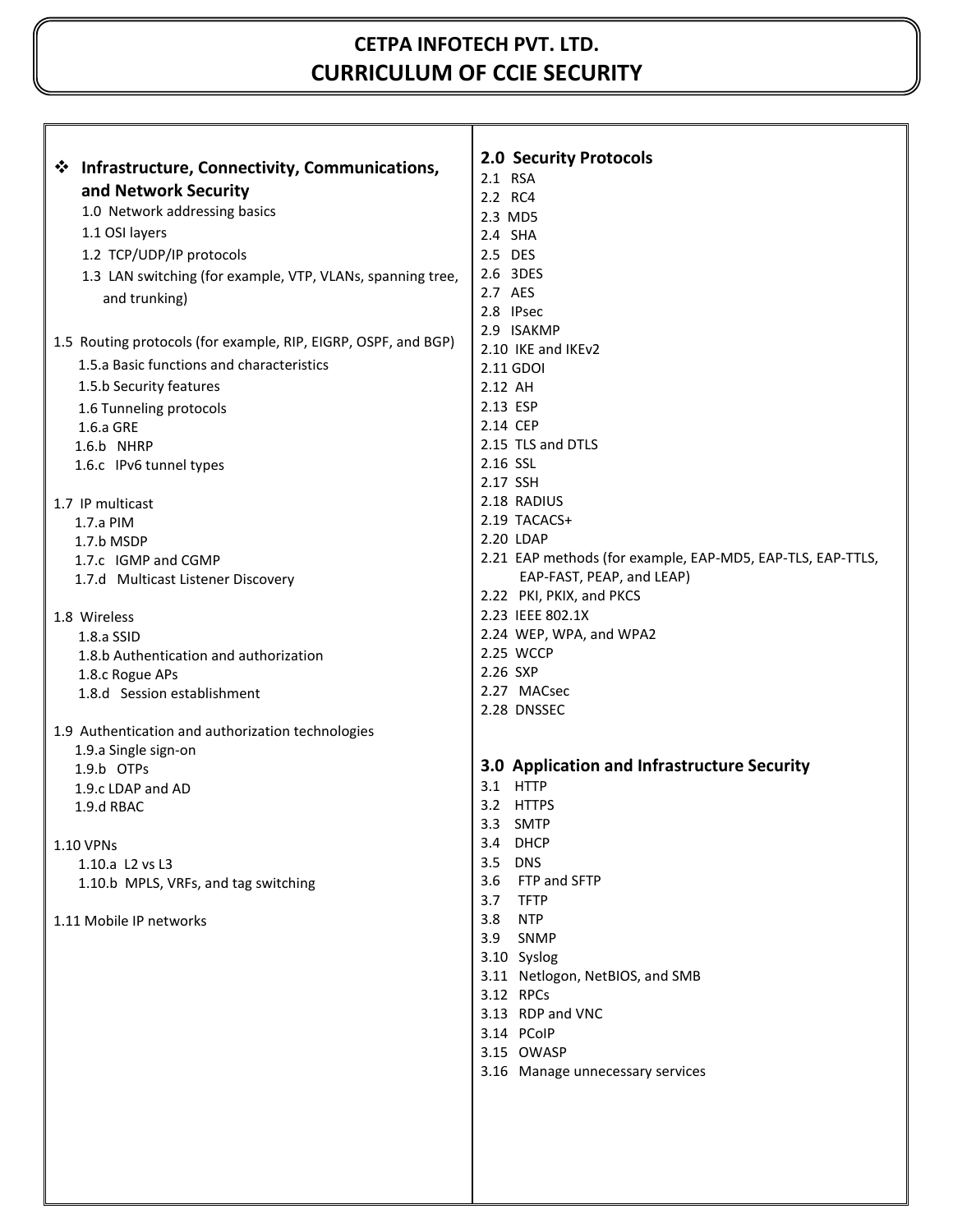|                                                                              | 5.8 Cisco Network Admission Control (NAC) Appliance Server                                                           |
|------------------------------------------------------------------------------|----------------------------------------------------------------------------------------------------------------------|
| 4.0 Threats, Vulnerability Analysis, and Mitigation                          | 5.9 Endpoint and client                                                                                              |
| 4.1 Recognize and mitigate common attacks                                    | 5.9.a Cisco AnyConnect VPN Client                                                                                    |
| 4.1. a. ICMP attacks and PING floods                                         | 5.9.b Cisco VPN Client                                                                                               |
| 4.1.b MITM                                                                   | 5.9.c Cisco Secure Desktop                                                                                           |
| 4. 1.c Replay                                                                | 5.9.d Cisco NAC Agent                                                                                                |
| 4.1.d Spoofing                                                               | 5.10 Secure access gateways (Cisco IOS router or ASA)                                                                |
| 4.1.d Backdoor                                                               | 5.10.a IPsec                                                                                                         |
| 4.1.e Botnets                                                                | 5.10.b SSL VPN                                                                                                       |
| 4.1.f Wireless attacks                                                       | 5.10.c PKI                                                                                                           |
| 4.1.g DoS and DDoS attacks                                                   |                                                                                                                      |
| 4.1.h Virus and worm outbreaks                                               | 5.11 Virtual security gateway<br>5.12 Cisco Catalyst 6500 Series ASA Services Modules                                |
| 4.1.i Header attacks                                                         |                                                                                                                      |
| 4.1.j Tunneling attacks                                                      | 5.13 ScanSafe functionality and components                                                                           |
|                                                                              |                                                                                                                      |
| 4.2 Software and OS exploits                                                 | 5.14 Cisco Web Security Appliance and Cisco Email Security                                                           |
| 4.3 Security and attack tools                                                | Appliance<br>5.15 Security management                                                                                |
| 4.4 Generic network intrusion prevention concepts                            | 5.15.a Cisco Security Manager                                                                                        |
| 4.5 Packet filtering                                                         | 5.15.b Cisco Adaptive Security Device Manager (ASDM)                                                                 |
| 4.6 Content filtering and packet inspection                                  | 5.15.c Cisco IPS Device Manager (IDM)                                                                                |
| 4.7 Endpoint and posture assessment                                          | 5.15.d Cisco IPS Manager Express (IME)                                                                               |
| 4.8 QoS marking attacks                                                      | 5.15.e Cisco Configuration Professional                                                                              |
| 5.0 Cisco Security Products, Features, and                                   | 5.15.f Cisco Prime                                                                                                   |
|                                                                              |                                                                                                                      |
| <b>Management</b>                                                            | <b>6.0 Cisco Security Technologies and Solutions</b>                                                                 |
| 5.1 Cisco Adaptive Security Appliance (ASA)                                  | 6.1 Router hardening features (for example, CoPP, MPP, uRPF,<br>and PBR                                              |
| 5.1.a Firewall functionality                                                 | 6.2 Switch security features (for example, anti-spoofing, port, STP,                                                 |
| 5.1.b Routing and multicast capabilities                                     | MACSEC, NDAC, and NEAT)                                                                                              |
| 5.1.c Firewall modes                                                         | 6.3 NetFlow                                                                                                          |
| 5.1.d NAT (before and after version 8.4)<br>5.1.e Object definition and ACLs | 6.4 Wireless security                                                                                                |
| 5.1.f MPF functionality (IPS, QoS, and application                           | 6.5 Network segregation                                                                                              |
| awareness)                                                                   | 6.5.a VRF-aware technologies                                                                                         |
| 5.1.g Context-aware firewall                                                 | 6.5.b VXLAN                                                                                                          |
| 5.1.h Identity-based services                                                | 6.6 VPN solutions                                                                                                    |
| 5.1.i Failover options                                                       | 6.6.a FlexVPN                                                                                                        |
|                                                                              | 6.6.b DMVPN                                                                                                          |
| 5.2 Cisco IOS firewalls and NAT                                              | 6.6.c GET VPN<br>6.6.d Cisco EasyVPN                                                                                 |
| 5.2.a CBAC                                                                   | 6.7 Content and packet filtering                                                                                     |
| 5.2.b Zone-based firewall                                                    | 6.8 QoS application for security                                                                                     |
| 5.2.c Port-to-application mapping                                            | 6.9 Load balancing and failover                                                                                      |
| 5.2.d Identity-based firewalling                                             |                                                                                                                      |
|                                                                              | 7.0 Security Policies and Procedures, Best Practices,                                                                |
| 5.3 Cisco Intrusion Prevention Systems (IPS)                                 | and Standards                                                                                                        |
| 5.4 Cisco IOS IPS                                                            | 7.1 Security policy elements                                                                                         |
| 5.5 Cisco AAA protocols and application                                      | 7.2 Information security standards (for example, ISO/IEC 27001                                                       |
| 5.5.a RADIUS                                                                 | and ISO/IEC 27002)                                                                                                   |
| 5.5.b TACACS+                                                                | 7.3 Standards bodies (for example, ISO, IEC, ITU, ISOC, IETF, IAB,                                                   |
| 5.5.c Device administration                                                  | IANA, and ICANN)                                                                                                     |
| 5.5.d Network access                                                         | Industry best practices (for example, SOX and PCI DSS)<br>7.4<br>7.5 Common RFC and BCP (for example, RFC2827/BCP38, |
| 5.5.e IEEE 802.1X<br>5.5.f VSAs                                              | RFC3704/BCP84, and RFC5735)                                                                                          |
|                                                                              | 7.6 Security audit and validation                                                                                    |
| 5.6 Cisco Identity Services Engine (ISE)                                     | 7.7 Risk assessment                                                                                                  |
| 5.7 Cisco Secure ACS Solution Engine                                         |                                                                                                                      |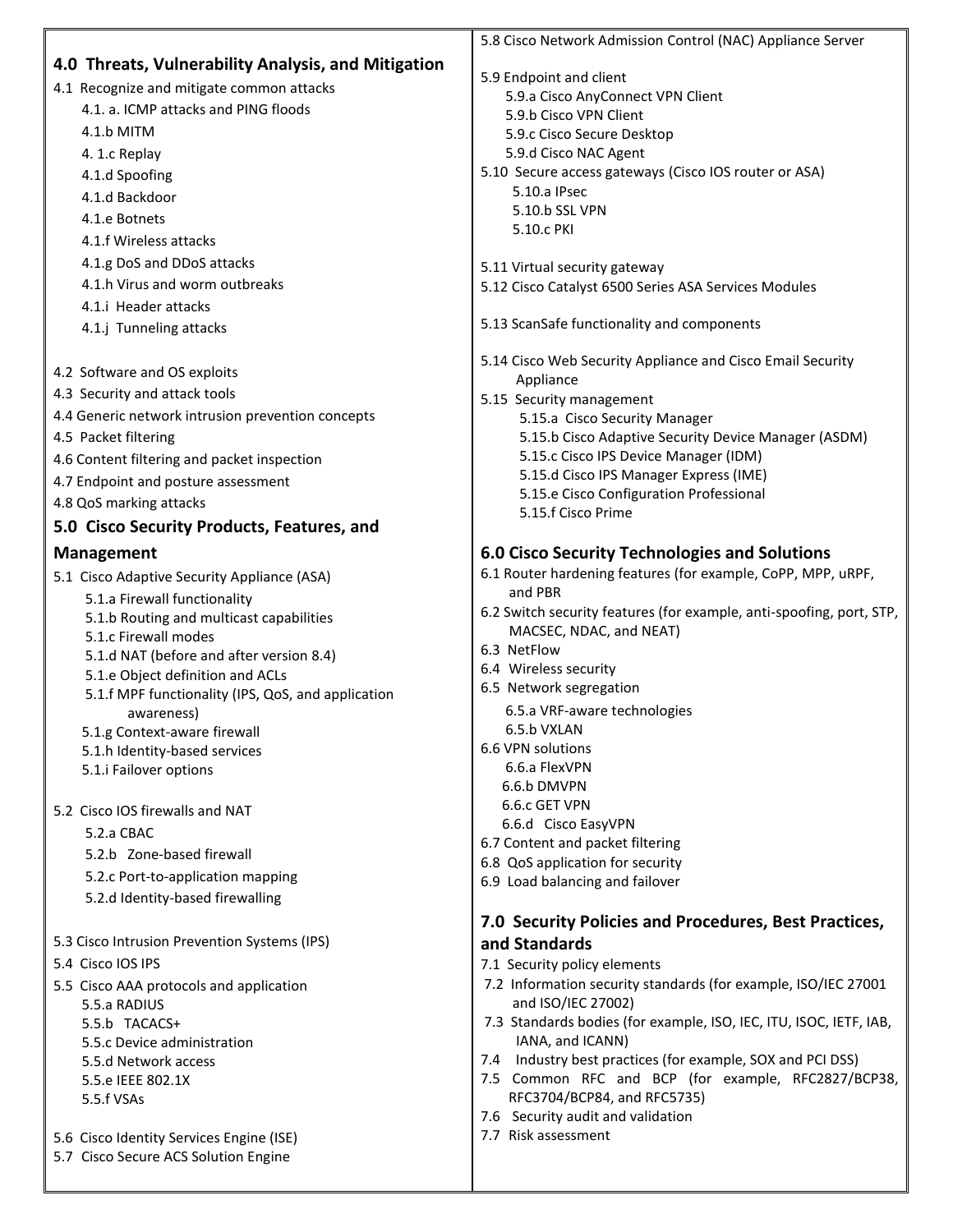- 7.8 Change management process
- 7.9 Incident response framework
- 7.10 Computer security forensics
- 7.11 Desktop security risk assessment and desktop security risk management

## **LAB EXAM**

#### **1.0 System Hardening and Availability**

- 1.1 Routing plane security features (for example, protocol authentication and route filtering)
- 1.2 Control Plane Policing
- 1.3 Control plane protection and management plane protection
- 1.4 Broadcast control and switch port security
- 1.5 Additional CPU protection mechanisms (for example, options drop and logging interval)
- 1.6 Disable unnecessary services
- 1.7 Control device access (for example, Telnet, HTTP, SSH, and privilege levels)
- 1.8 Device services (for example, SNMP, syslog, and NTP)
- 1.9 Transit traffic control and congestion management

## **2.0 Threat Identification and Mitigation**

- 2.1 Identify and protect against fragmentation attacks
- 2.2 Identify and protect against malicious IP option usage
- 2.3 Identify and protect against network reconnaissance attacks
- 2.4 Identify and protect against IP spoofing attacks
- 2.5 Identify and protect against MAC spoofing attacks
- 2.6 Identify and protect against ARP spoofing attacks
- 2.7 Identify and protect against DoS attacks
- 2.8 Identify and protect against DDoS attacks
- 2.9 Identify and protect against man-in-the-middle attacks
- 2.10 Identify and protect against port redirection attacks
- 2.11 Identify and protect against DHCP attacks
- 2.12 Identify and protect against DNS attacks
- 2.13 Identify and protect against MAC flooding attacks
- 2.14 Identify and protect against VLAN hopping attacks
- 2.15 Identify and protect against various Layer 2 and Layer 3 attacks
- 2.16 NBAR
- 2.17 NetFlow
- 2.18 Capture and utilize packet captures

# **3.0 Intrusion Prevention and Content Security**

- 3.1 Cisco IPS 4200 Series Sensor appliance and Cisco ASA appliance IPS module
	- 3.1.a Initialize the sensor appliance
	- 3.1.b Sensor appliance management
	- 3.1.c Virtual sensors on the sensor appliance
	- 3.1.d Implement security policies
	- 3.1.e Promiscuous and inline monitoring on the sensor appliance
	- 3.1.f Tune signatures on the sensor appliance
	- 3.1.g Custom signatures on the sensor appliance
	- 3.1.h Actions on the sensor appliance
	- 3.1.i Signature engines on the sensor appliance
	- 3.1.j Use Cisco IDM and Cisco IME to manage the sensor appliance
	- 3.1.k Event action overrides and filters on the sensor appliance
	- 3.1.l Event monitoring on the sensor appliance

3.2 VACL, SPAN and RSPAN on Cisco switches

3.3 Cisco WSA

- 3.3.a Implement WCCP
- 3.3.b Active Directory integration 3.3.c Custom categories
- 3.3.d HTTPS configuration
- 3.3.e Services configuration (web reputation)
- 3.3.f Configure proxy bypass lists
- 3.3.g Web proxy modes
- 3.3.h Application visibility and control
- 4.0 Identity Management
- 4.1 Identity-based AAA 4.1.a Cisco router and appliance AAA 4.1.b RADIUS
	- 4.1.c TACACS+
- 4.2 Device administration (Cisco IOS routers, Cisco ASA, and Cisco

### ACS5.x)

- 4.3 Network access (TrustSec model)
	- 4.3.a Authorization results for network access (ISE)
	- 4.3.b IEEE 802.1X (Cisco ISE)
	- 4.3.c VSAs (Cisco ASA, Cisco IOS, and Cisco ISE)
	- 4.3.d Proxy authentication (Cisco ISE, Cisco ASA, and Cisco IOS)

#### 4.4 Cisco ISE

- 4.4.a Profiling configuration (probes)
- 4.4.b Guest services
- 4.4.c Posture assessment
- 4.4 d Client provisioning (CPP)
- 4.4.e Configure Microsoft Active Directory integration and identity sources